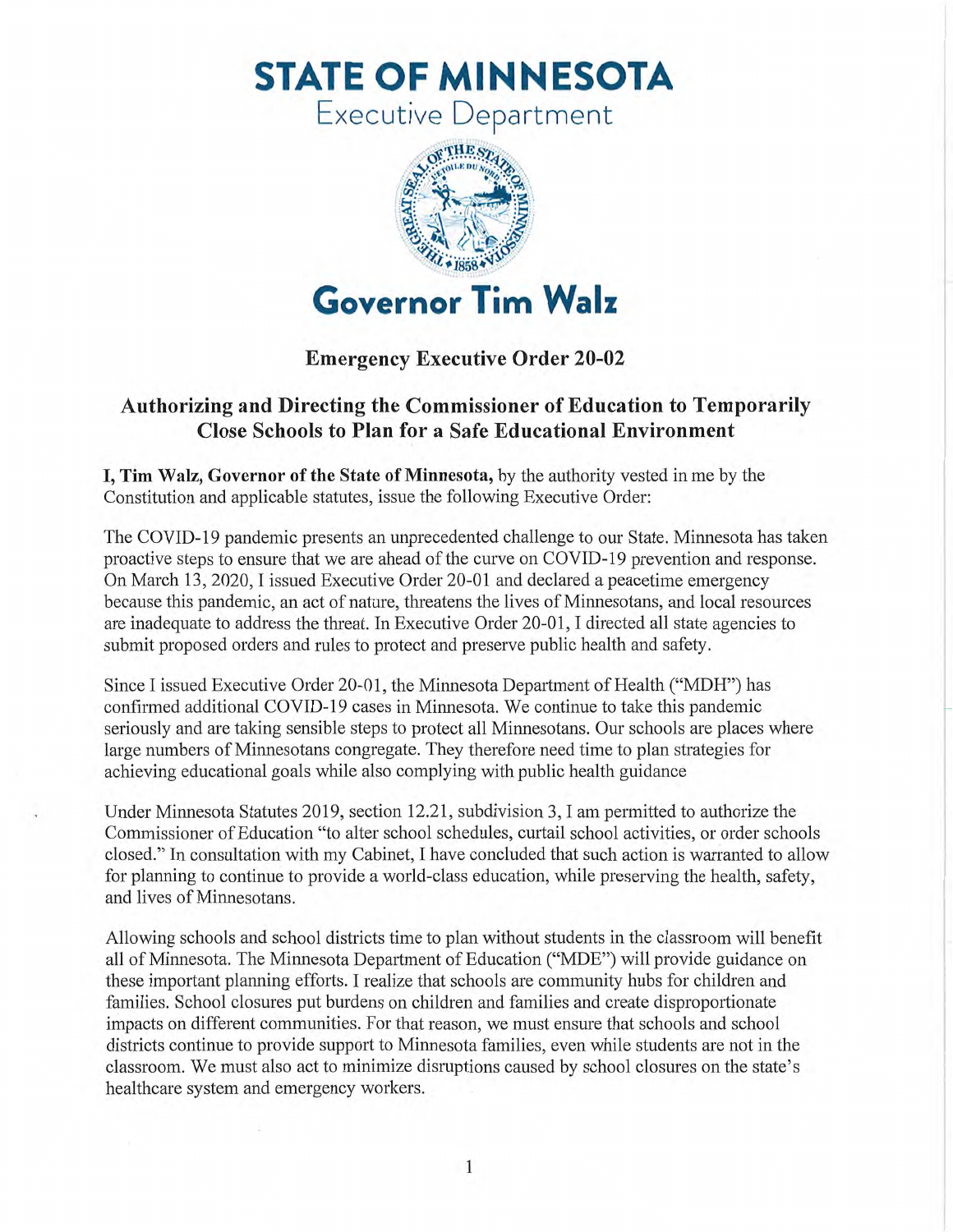In addition to schools, families with young children depend on child care providers. Centerbased and family child care providers provide an essential service to our children, and they ensure that our economy and workforce can thrive. Unlike schools, these settings are smaller and do not need to plan for distance learning. We must continue to support child care providers' efforts to remain open and comply with public-health guidance as they provide essential services to Minnesota.

For these reasons, I order as follows:

- 1. Pursuant to Minnesota Statutes 2019, section 12.21, subdivision 3(11), I authorize and direct the Commissioner of Education to close all schools to students, except as set forth below, beginning on Wednesday, March 18, 2020 through Friday, March 27, 2020 ("Closure Period").
- 2. This order applies to all schools as set forth in Minnesota Statutes 2019, section 12.21, subdivision 3(11). I encourage tribal and private schools to fulfill the spirit and directives of this Executive Order.
- 3. The Closure Period is meant to provide time for our schools to adequately plan for continuity of education during the COVID-19 pandemic for the purpose of preserving the health, safety, and lives of Minnesota's students, educators, and the broader public.
- 4. Recognizing that every school and school district has different circumstances and needs, MDE and MDH will provide guidance to schools on approaches to distance learning and social distancing within schools. I encourage schools and school districts to provide feedback to MDE about further steps that the State may take to ensure continuity of education.
- 5. Subject to paragraph 12, school employees are directed to report to work in accordance with applicable labor agreements and as required by their employers to assist with the emergency management planning activities provided in this Executive Order.
- 6. Upon approval by the Executive Council, during the Closure Period the Commissioner of Education will calculate membership for general education and other revenue programs based on total district enrollment, regardless of whether instruction is provided. Nothing in this provision should be construed to require districts to make-up instructional time lost during the Closure Period.
- 7. Upon approval by the Executive Council, for School Year 2019-2020 only, the minimum days and hours of instruction required for districts and charter schools under Minnesota Statutes 2019, section 120A.41, will be reduced by the number of days and hours of instruction during the Closure Period.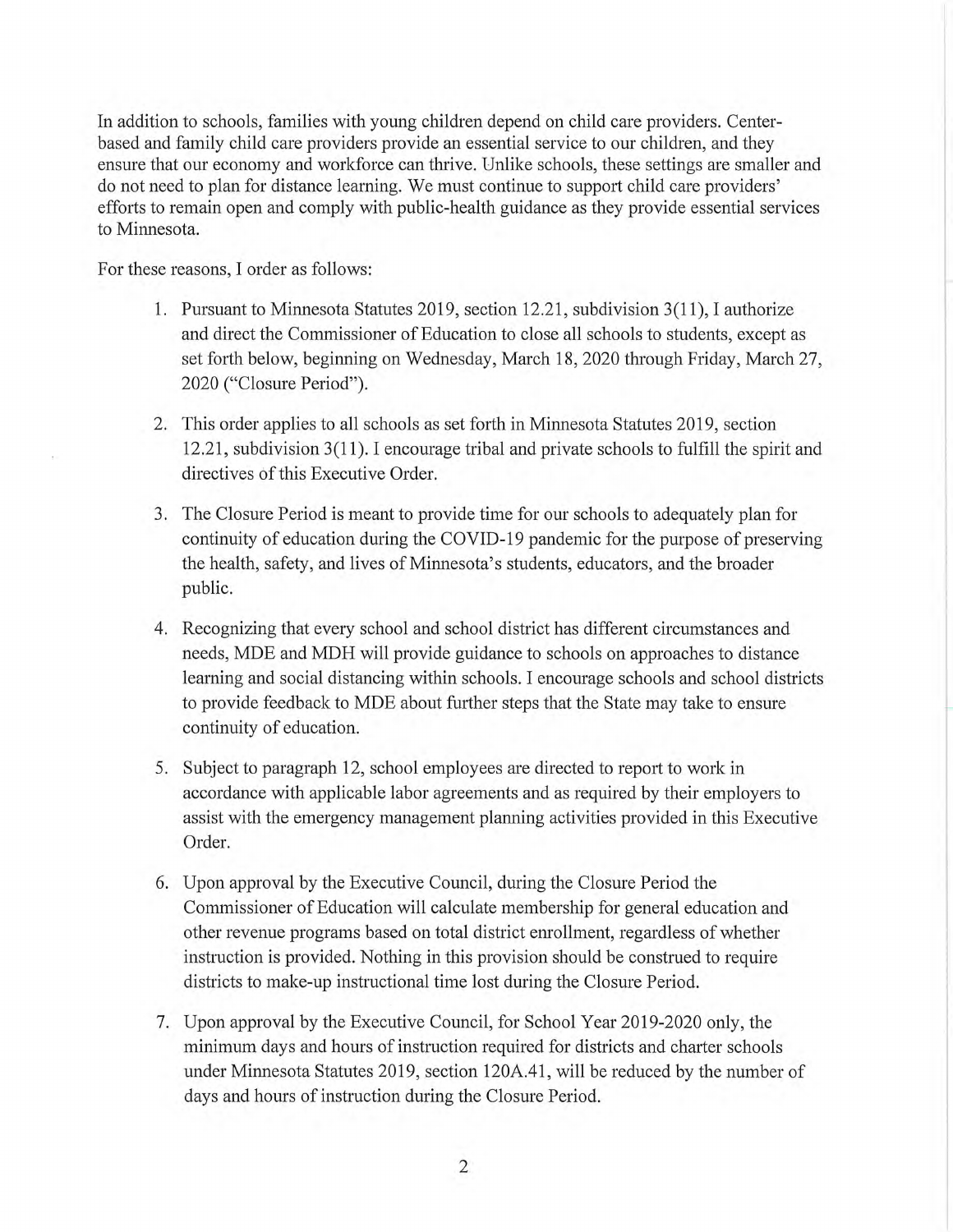- 8. Subject to paragraph 12, schools and school districts, in cooperation with state agencies, are directed to support communities disproportionately impacted by inequities, including, but not limited to, low-income families and families experiencing homelessness. During the Closure Period, schools are expected to provide meals to their students. MDE will provide additional guidance to schools and school districts.
- 9. I direct state agencies to work together to ensure continuity of mental health services to children and their families. State agencies are directed to take action addressing this issue.
- 10. During the Closure Period, school districts are directed to explore options to care for, and protect the health and safety of, children in low-income families if a prolonged school closure is necessary, utilizing guidance from MDE and MDH.
- 11. Emergency workers (including providers of healthcare, emergency medical services, long-term and post-acute care; law enforcement personnel; personnel providing correctional services; public health employees; firefighters and other first responders; and court personnel) are critical to the State's response to COVID-19. During the Closure Period, and subject to paragraph 12, schools are directed to provide care to, at a minimum, district-enrolled students aged 12 and under who are children of emergency workers. In providing this care, schools must practice hygiene and social distancing best practices. Schools are not required to provide this care during previously scheduled breaks reflected on a school-board approved calendar. I encourage schools and school districts to also provide extended care—before and after school hours—to students who are children of emergency workers. MDE will provide further guidance to schools and school districts about this provision.
- 12. Nothing in this order should be construed to encourage or require Minnesotans in atrisk categories to take action inconsistent with public health recommendations or the advice of their doctors. All Minnesotans should continue to regularly check and follow the advice on MDH's COVID-19 webpage: https://www.health.state.mn.us/diseases/coronavirus/
- 13 To support center-based and family child care providers in staying open, supporting their employees, and remaining in business during this peacetime emergency and afterward, I direct state agencies to collaborate and align resources to support child care providers.
- 14. By March 20, 2020, I direct the Department of Human Services to submit to my office a proposal addressing strategies to continue supports for center-based and family child care centers, accommodate the continuation of child care providers, and